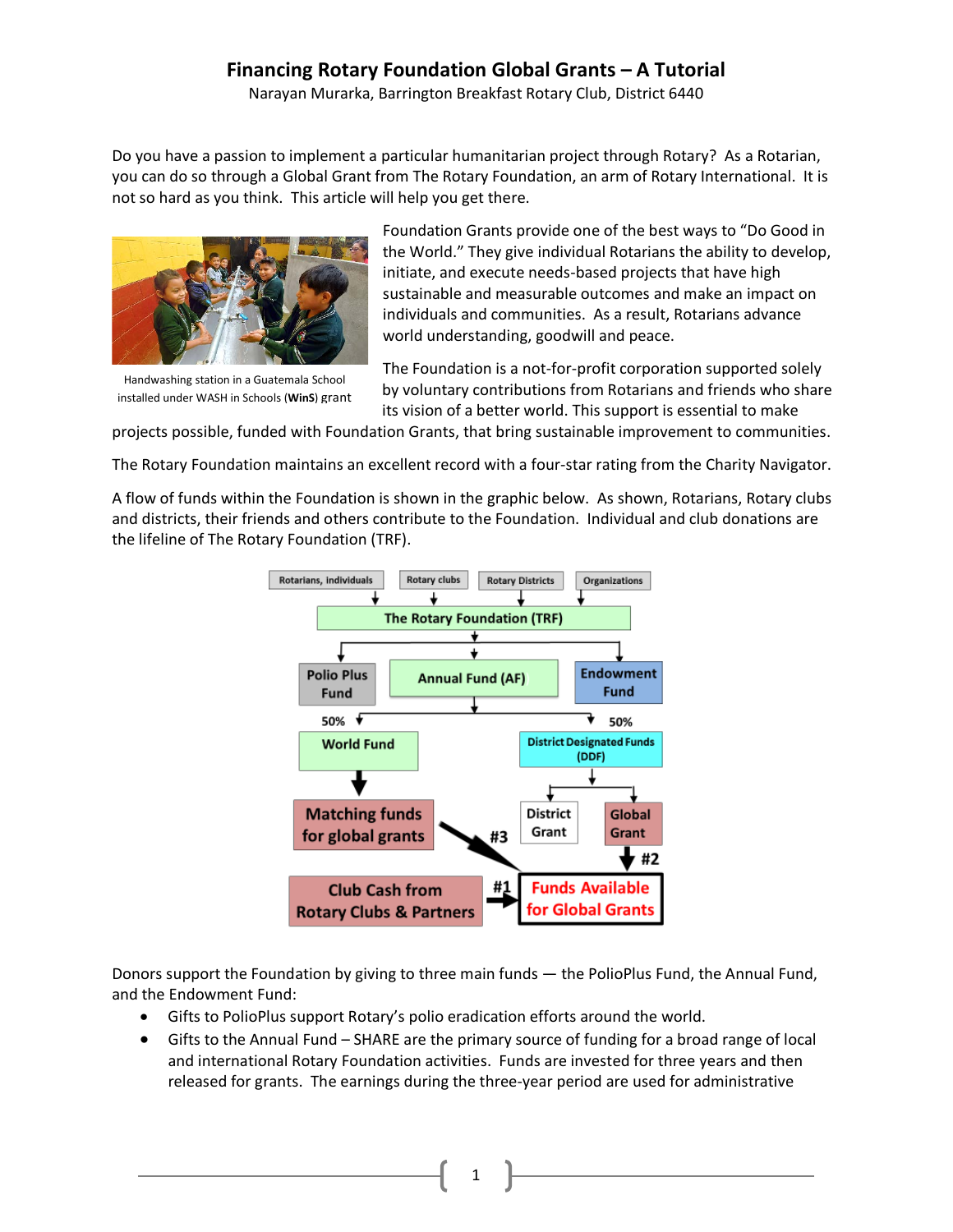Narayan Murarka, Barrington Breakfast Rotary Club, District 6440

purposes. Through the SHARE system (see below), contributions to the Annual Fund are transformed into grants for projects that change lives.

• Gifts to the Endowment Fund are professionally invested; the principle of the gift is never spent and is held in perpetuity. The Endowment Fund ensures the long-term viability of the Foundation's grants and programs.

This article will focus on the Annual Fund being the lifeline for grants. As shown in the graphic, these funds are divided **equally** into two components, District Designated Fund (DDF) and World Fund at the end of each Rotary year (after the three-year holding period).

DDF funds are part of the Annual Fund and TRF controls and manages these funds. TRF has empowered districts to allocate these funds according to their own policies that vary between districts.

As shown in the graphic, District Designated Fund supports both District and Global Grants:

- District Grants are funded mainly by a percentage of District Designated Funds (DDF). A district may use up to 50% (will increase to 60% in 2019-20) of the new DDF to fund District Grants. New DDF is half of the contributions to the Annual Fund – SHARE three years prior to the program year. The other half of the contributions goes to the World Fund.
- Global Grants are funded with DDF and World Fund match.

### **Global Grants**

Global Grants offer clubs and districts opportunities to participate in strategically focused, high-impact activities. These grants fund large-scale international humanitarian projects, vocational training teams, and graduate and postgraduate scholarships that have sustainable and measurable outcomes in one or more of Rotary's Areas of Focus. Further details about Global Grants are available at these links:

- TERMS AND CONDITIONS FOR ROTARY FOUNDATION DISTRICT GRANTS AND GLOBAL GRANTS [https://my.rotary.org/en/document/terms-and-conditions-rotary-foundation-district-Grants](https://my.rotary.org/en/document/terms-and-conditions-rotary-foundation-district-grants-and-global-grants)[and-Global-Grants](https://my.rotary.org/en/document/terms-and-conditions-rotary-foundation-district-grants-and-global-grants)
- A GUIDE TO GLOBAL GRANTS [https://my.rotary.org/en/document/guide-Global-Grants](https://my.rotary.org/en/document/guide-global-grants)
- AREAS OF FOCUS POLICY STATEMENTS <https://my.rotary.org/en/document/areas-focus-policy-statements>

All Global Grants must

- assist in the development of stronger Rotary networks as clubs and districts from different communities or countries/geographical areas work together.
- support activities sponsored by two Rotary clubs or districts; one located in the country where the activity will take place (host) and one outside of that country (international).

Global Grants are initiated and executed by Rotarians within TRF guidelines. They decide what, where and how to execute projects without top-down directives. They provide time, talent, money and expertise for successfully completing projects with sustainable results, measurable outcome and impact.

### **Global Grants Financing**

Global Grants have three sources as shown in the graphic from which funds are drawn:

- #1 Club Cash from individual clubs, both inter- and intra-district partners.
- #2 District Designated Fund allocated by each partnering district based on its policy.

2

• #3 - The World Fund matching dollars based on a formula.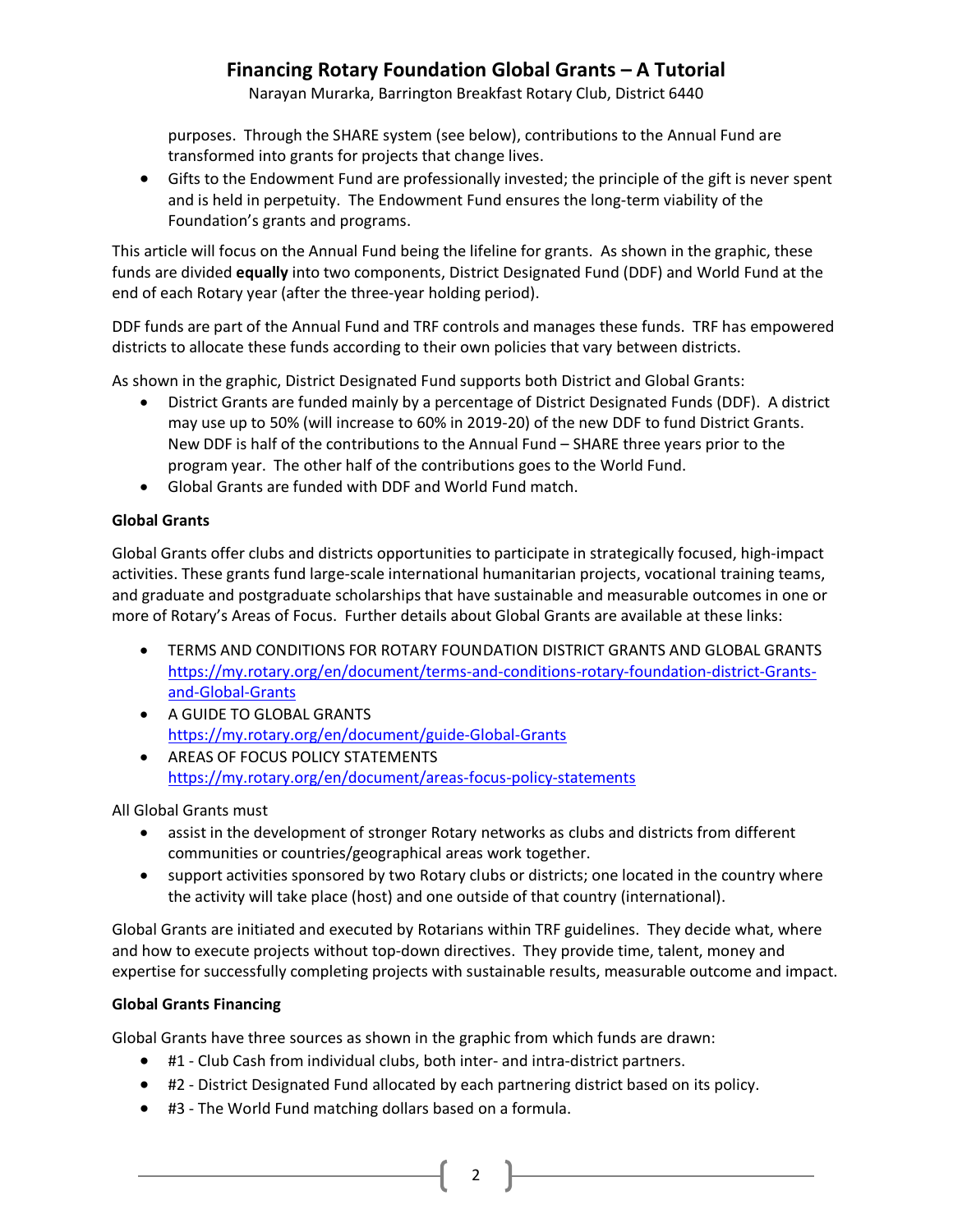Narayan Murarka, Barrington Breakfast Rotary Club, District 6440

Rotarians manage the funds and are responsible for its stewardship and reporting. Every Rotary club has access to TRF funds based on the merits of the project.

**Power of Partnerships**: Global Grants require partnership to raise funds. It is critical to bring together multiple clubs to partner and raise cash to meet the grant budget. Club cash receives TRF matching from the World Fund. Many clubs do budget a few thousand dollars for participation in international projects. Partnering offers each club the first entry point and an opportunity to be engaged in international projects.

- Club-to-club intra-district partnership: A club sponsoring a Global Grant within a particular district should be able to attract other clubs within the same district to contribute club cash.
- Club-to-club inter-district partnership: Beyond intra-district partnership, attempts should be made to bring clubs from other districts to be partners.

Both inter- and intra-district partnering clubs should also seek DDF from their respective districts to support the project. As shown later, DDF is key to a higher-level project budget and TRF financing without increased club cash. The more the DDF, the better.

**Power of Matching**: The Rotary Foundation (TRF) has devised a unique SHARE system that provides matching dollars from the World Fund. These matches have a multiplier effect, providing a substantial boost to the cash committed by clubs and DDF allocated by districts for the project.

- Club Cash match: The World Fund will match the combined club cash by 0.50:1.
- DDF match: The World Fund matches 1:1 to DDF allocated by districts.
- Non-Rotarian Contributions match: The World Fund matches 0.5:1 non-Rotarian cash contribution as long as they are not benefiting from the project.

This table shows an example of various DDF allocations while keeping the club cash amount (A) the same at \$10,000 for each case.

| <b>DDF:Cash= as a Ratio</b>                                | 0:1 Match | $0.5:1$ Match | 1:1 Match         | $1.5:1$ Match     | 2:1 Match         |
|------------------------------------------------------------|-----------|---------------|-------------------|-------------------|-------------------|
| DDF:Cash= as a %                                           | 0% Match  | 50% Match     | <b>100% Match</b> | <b>150% Match</b> | <b>200% Match</b> |
| Club Cash (A)                                              | \$10,000  | \$10,000      | \$10,000          | \$10,000          | \$10,000          |
| DDF(B)                                                     | \$0.00    | \$5,000       | \$10,000          | \$15,000          | \$20,000          |
| Cash Match (50%) (C)                                       | \$5,000   | \$5,000       | \$5,000           | \$5,000           | \$5,000           |
| DDF Match (D)                                              | \$0.00    | \$5,000       | \$10,000          | \$15,000          | \$20,000          |
| Total ( $E = A+B+C+D$ )                                    | \$15,000  | \$25,000      | \$35,000          | \$45,000          | \$55,000          |
| Multiplier                                                 | x1.5      | x2.5          | x3.5              | x4.5              | x5.5              |
| % Boost in budget<br>(with respect to club cash)           | 50%       | 250%          | 350%              | 450%              | 550%              |
| $F = C + D$<br>(World Fund Match)                          | \$5,000   | \$10,000      | \$\$15,000        | \$20,000          | \$25,000          |
| $G = B + C + D$<br>(TRF financing)                         | \$5,000   | \$15,000      | \$25,000          | \$35,000          | \$45,000          |
| $H = % of TRF financial$<br>(with respect to total budget) | 33%       | 60%           | 71%               | 78%               | 82%               |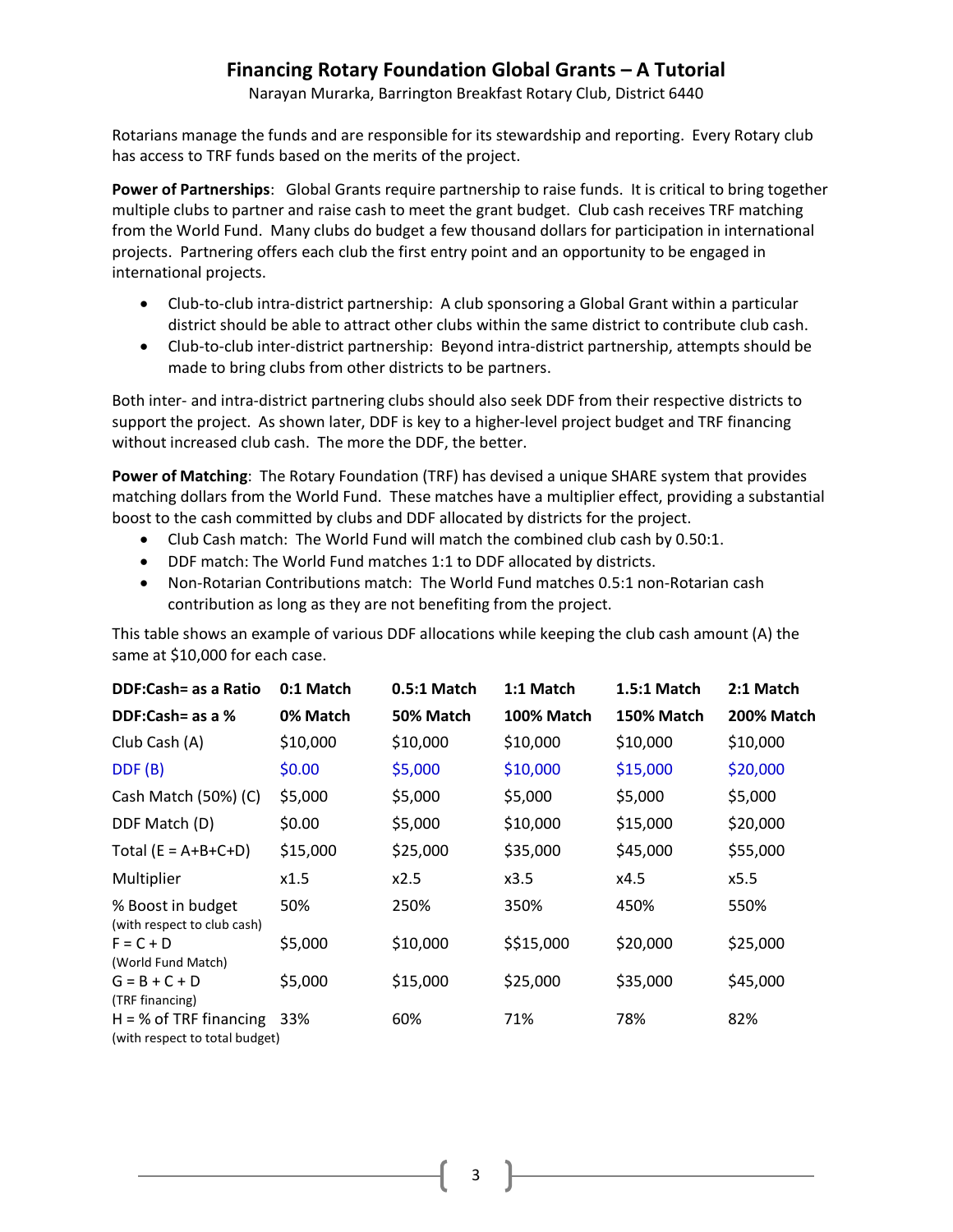Narayan Murarka, Barrington Breakfast Rotary Club, District 6440

- Club Cash (A) is the combined amount of cash raised among inter- and intra-district clubs. It is kept at \$10,000 in this example.
- DDF (B) is the combined amount of DDF allocated independently by the districts. Examples of DDF:Cash match ratios varying from 0.0 to 2.0 are included.
- Club Cash match (C) is the World Fund match based on 0.50:1 of the club cash (A) of \$10,000.
- DDF match (D) is the World Fund match based on 1:1 ratio of the DDF (B).
- E = A+B+C+D provides the total budget amount for each of the scenarios.
- Multiplier is the number by which the club cash is multiplied to arrive at the total budget (E).
- %Boost in budget is the multiple in percentage form.
- $\bullet$   $F = C + D$  is the total of World Fund match.
- $\bullet$   $G = B + C + D$  is the total of funds provided by TRF for the project. DDF (B) funds are added here to arrive at the total TRF financing. DDF is part of the Annual fund and TRF controls and manages these funds.
- H = % of TRF financing with respect to the total budget increases as a function of DDF:Cash ratio.

#### **Impact of DDF**

The above data is presented below in bar chart form. Left chart shows parameters E, in blue, and G, in orange. Right chart shows parameter H. Note that TRF is contributing 82% for 2:1 DDF match compared to 33% for 0:1 DDF match.



#### **Impact of DDF on needed cash funds**

In another example, the total budget is kept constant at \$70,000 and the required club cash is calculated by dividing \$70,000 by the multiplier. Results are shown in the table and bar chart below.

| DDF:Cash = as a Ratio | 0:1 Match | 0.5:1 Match | 1:1 Match | 1.5:1 Match | 2:1 Match |
|-----------------------|-----------|-------------|-----------|-------------|-----------|
| Club Cash (A)         | \$46,667  | \$28,000    | \$20,000  | \$15,555    | \$12,727  |
| DDF(B)                | \$0.00    | \$14,000    | \$20,000  | \$23,333    | \$25,455  |
| Cash Match (50%) (C)  | \$23,333  | \$14,000    | \$10,000  | \$7,778     | \$6,364   |
| DDF Match (D)         | \$0.00    | \$14,000    | \$20,000  | \$23,333    | \$25,455  |
| Total $(E=A+B+C+D)$   | \$70,000  | \$70,000    | \$70,000  | \$70,000    | \$70,000  |
| Multiplier            | x1.5      | x2.5        | x3.5      | x4.5        | x5.5      |